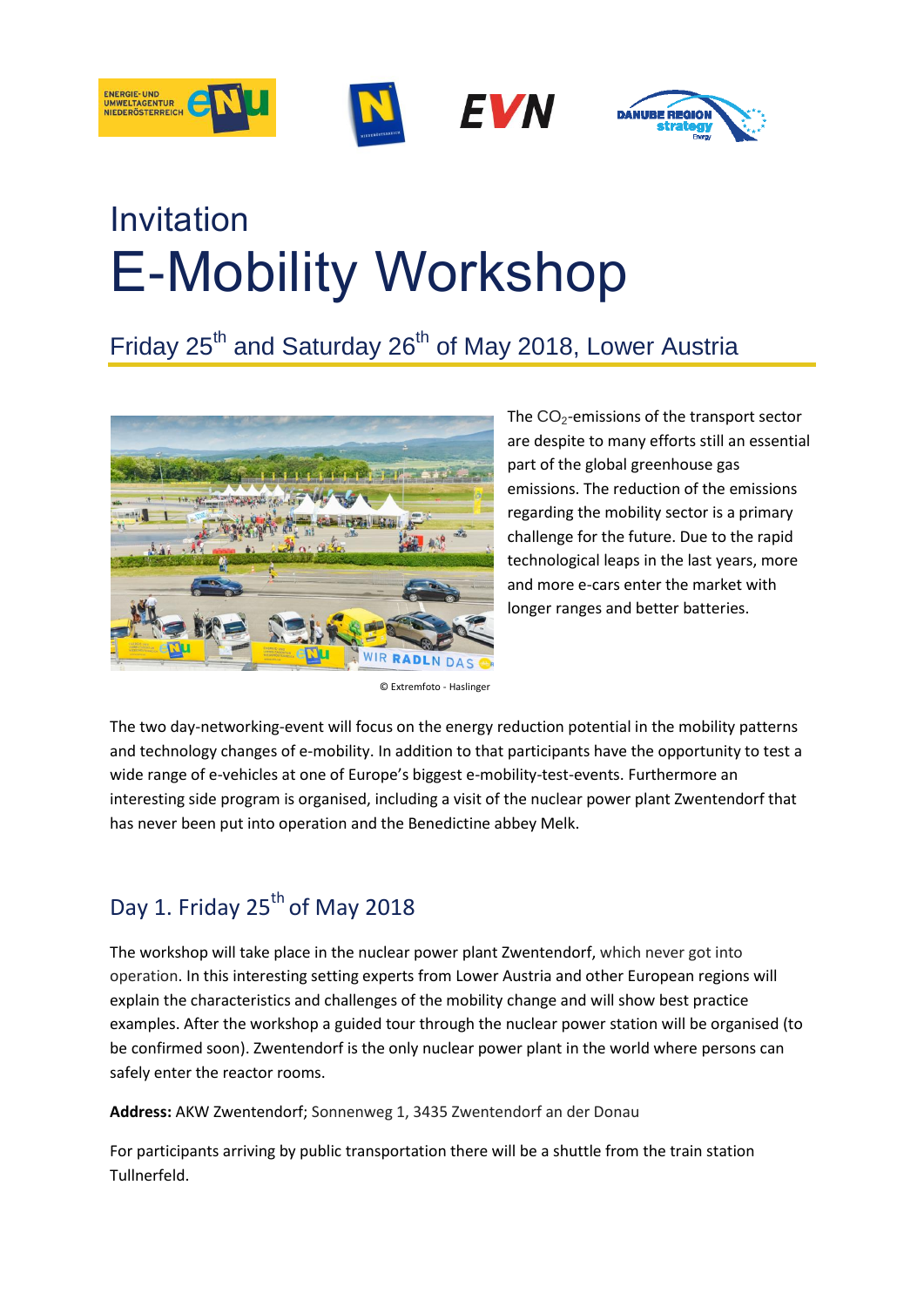| 11:00 a.m.                                                                                           | <b>Welcome</b><br>Peter Obricht   Head of Department of Environment and Energy Economics, Office of<br>the Government of Lower Austria                                                                                               |
|------------------------------------------------------------------------------------------------------|--------------------------------------------------------------------------------------------------------------------------------------------------------------------------------------------------------------------------------------|
| $11:15$ a.m.                                                                                         | Pal Sagvari   Ambassador at large for energy security, Ministry of Foreign Affairs and<br>Trade of Hungary                                                                                                                           |
| 11:30 a.m.                                                                                           | Mr Zoltan Vigh   Public Affairs executive of the Hungarian E-Mobility Cluster "Ányos<br>Jedlik" (JÁK).                                                                                                                               |
|                                                                                                      | Title: The Comprehensive National E-Mobility Strategy of Hungary. An assessment of<br>the common opportunities and challenges for the main sectors of this new industry:<br>energy, transport, automotive, ICT.                      |
| 11:50 a.m.                                                                                           | Mr Szilárd Árvay   Emobility project manager, Budapest Electricity Plc.<br>Title: Public charging in the Danube Region and in Hungary                                                                                                |
| 12:10 a.m.                                                                                           | Klaus Alberer   eco Plus, Business Agency Lower Austria<br>Title: Electro mobility strategy of Lower Austria (2014 - 2020), implementation of the<br>mobility strategy of Lower Austria, test action 6/60 and project Seitenstetten. |
| $01:00$ a.m.                                                                                         | <b>Lunch break</b>                                                                                                                                                                                                                   |
| 02:00 p.m.                                                                                           | Julia Williams-Jacobse   Manager of the E-mobility PIB program<br>Title: Speeding up the transition together: the Dutch approach to zero-emission<br>mobility and transport.                                                         |
| 02:20 p.m.                                                                                           | Henriette Spyra   Head of Mobility Transformation & Transport Decarbonisation,<br>General Secretary's Office, Federal Ministry<br>Title: Towards Decarbonisation of the Transport Sector - E-Mobility in Austria                     |
| 02:50 p.m.                                                                                           | Matthias Zawichowski   Car sharing                                                                                                                                                                                                   |
| 03:10 p.m.                                                                                           | <b>Discussion, exchange of experience &amp; summary</b><br>Tino Blondiau   eNu Energy and Environment Agency of Lower Austria                                                                                                        |
| 03:30 p.m.                                                                                           | End of workshop / coffee break                                                                                                                                                                                                       |
| 03:45 p.m.                                                                                           | Visit nuclear power plant                                                                                                                                                                                                            |
| 05:10 p.m.                                                                                           | Shuttle to Tullnerfeld train station and journey to Melk                                                                                                                                                                             |
| 06:30 p.m.                                                                                           | <b>Check in at the Hotel</b>                                                                                                                                                                                                         |
| 07:30 p.m                                                                                            | Dinner at a typical Wachauer vineyard (Heuriger)                                                                                                                                                                                     |
| A hotel reservation in Melk will be made for the participants. Detailed hotel information and prices |                                                                                                                                                                                                                                      |

for the rooms on request.